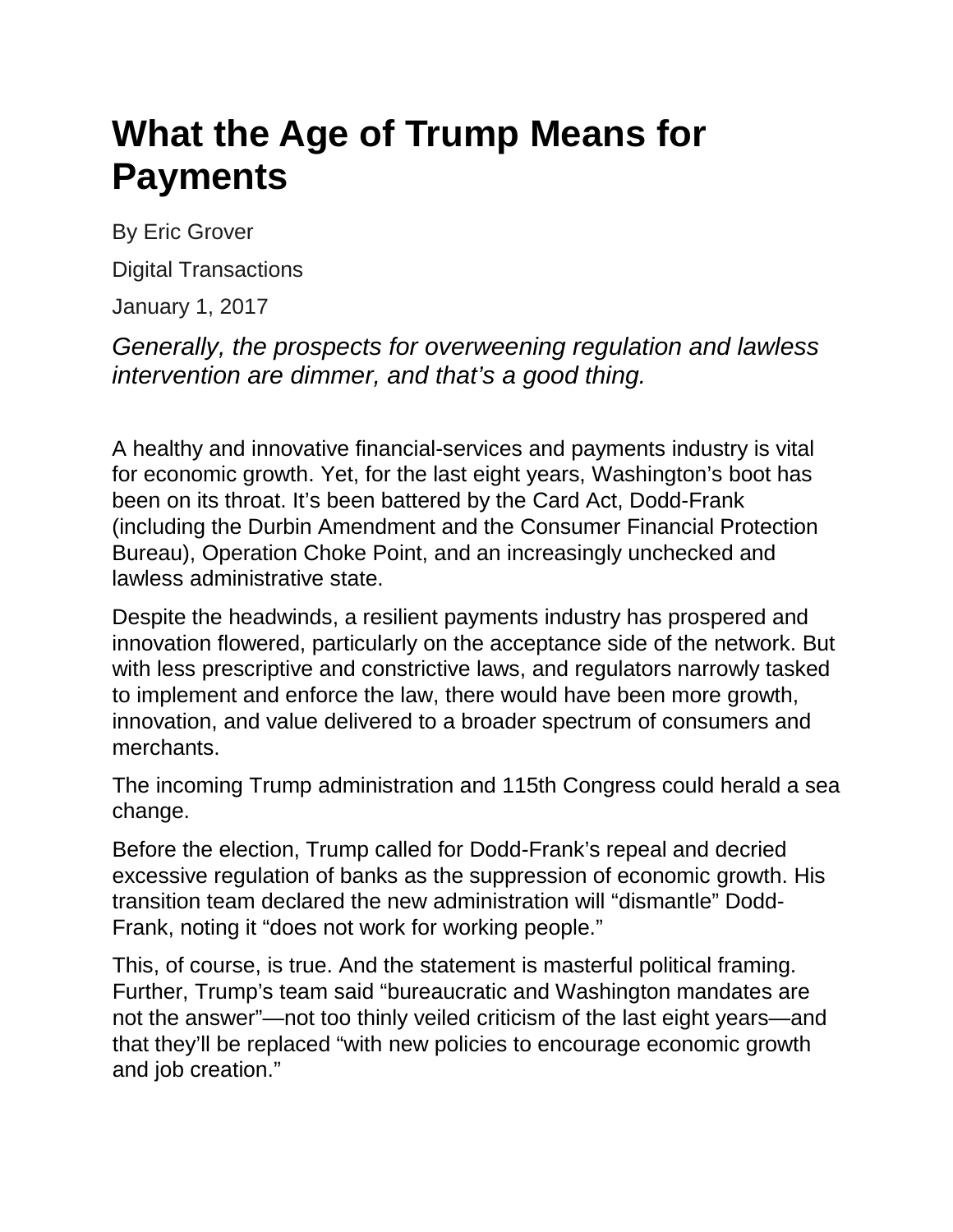## Cautious Optimism

President Trump and the Republican Congress will attempt to make good on that pledge. Democrats will stonewall. And progressive heartthrob Sen. Elizabeth Warren will demagogue any and all efforts to roll back the regulatory chains on the financial-services industry. Nonetheless, there's cause for cautious optimism that the industry will be unshackled.

Treasury Secretary designate Steve Mnuchin promises "to strip back parts of Dodd-Frank," saying that it "will be the number-one priority on the regulation side." If, instead, former BB&T Co. chief executive and former chief executive and president of the libertarian Cato Institute John Allison or House Financial Services Committee chairman Jeb Hensarling were Treasury Secretary, either would use the position as a bully pulpit to push for gutting or repealing Dodd-Frank and reining in regulation of payments and financial services.

After meeting with Trump, Allison reported that, while the incoming administration wants to go further, Hensarling's Financial CHOICE Act is the baseline of financial regulatory reform Republicans will try to effect in 2017.

It would enable banks with sufficient capital to opt out of Dodd-Frank's most burdensome regulation, eliminate the Financial Stability Oversight Council and Title 2's backdoor politicized bailouts for too-big-to-fail banks, repeal the Durbin Amendment, end the rampant abuse of Operation Choke Point, and bring the unchecked and lawless Consumer Financial Protection Bureau to heel.

To pass the Financial CHOICE Act or pieces of it, Republicans will need a handful of Senate Democrats to overcome a filibuster. While in 2010 every Democratic senator but Russ Feingold voted for Dodd-Frank, some, perhaps many, can be persuaded to break ranks for its piecemeal dismantlement, if not the whole enchilada.

Few politicians of any stripe will cast high-profile votes decreasing their reelection prospects. In 2018, Senate Democrats face a daunting task. They'll be defending 25 seats, including 10 in states Trump carried. Trump carried West Virginia by 42 points, North Dakota by 36, Montana by 21, and Indiana and Missouri by 19. It's unlikely, therefore, that Democrat Sens. Joe Manchin, Heidi Heitkamp, Jon Tester, Joe Donnelly, and Claire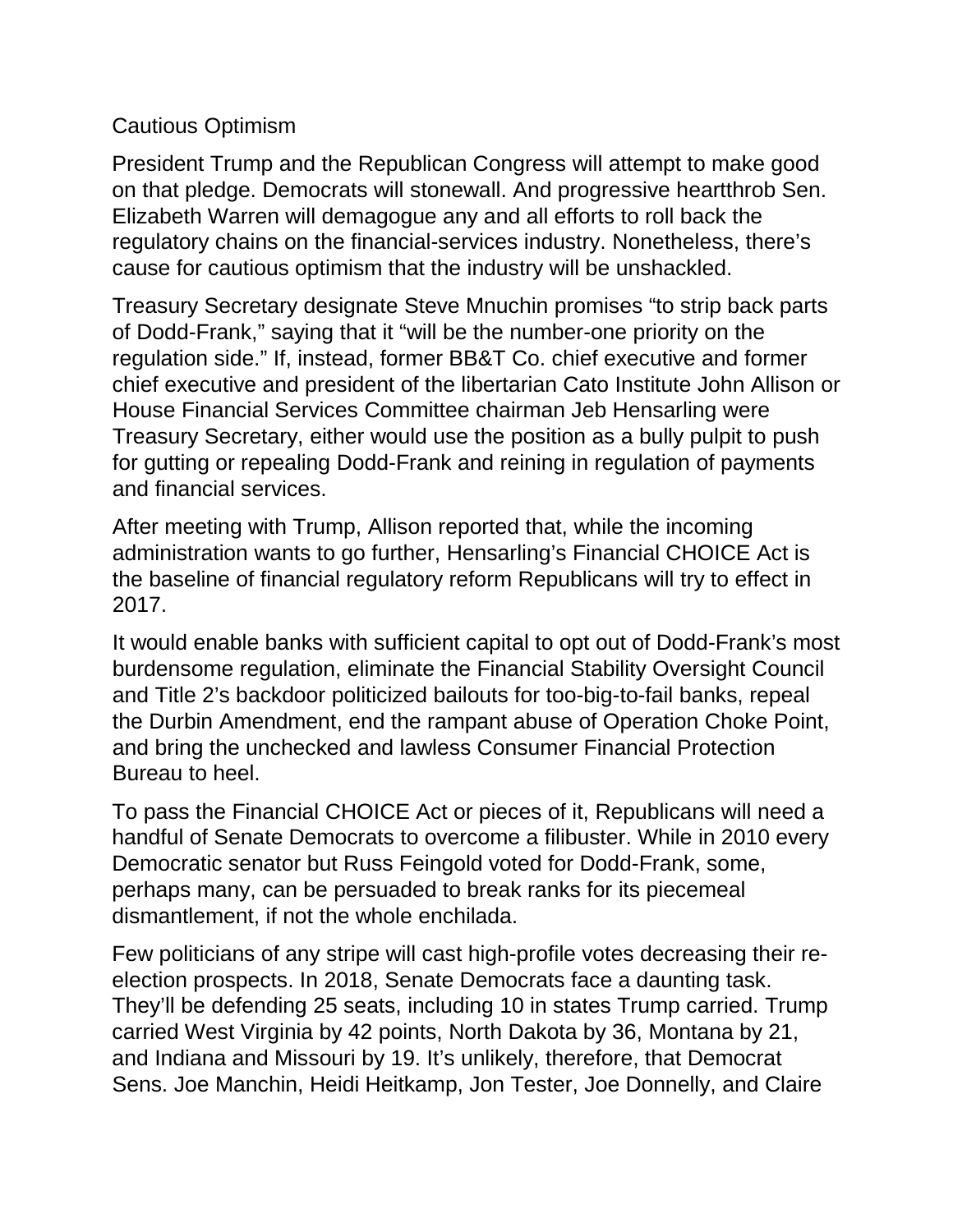McCaskill, in particular, will want to tack too close to CFPB architect Warren or Senate Minority Leader Chuck Schumer.

## Dumping Durbin

Most Congressmen would prefer to avoid a vote where they have to take sides between banks and merchants, which is the case with the effort to repeal the Durbin Amendment. However, if forced to vote, repealing Durbin's interchange price controls could attract Democrat support.

In 2011, Tester and McCaskill, along with Democrat Sens. Tom Carper, Chris Coons, Ben Nelson, Daniel Akaka, and Bill Nelson, co-sponsored a bill to defer implementing the Durbin Amendment pending a study of its effects. The 54 senators voting for it weren't enough to overcome a filibuster. Notably, however, they included Schumer, Manchin, and Democrat Sens. Mark Begich, Michael Bennet, Kirsten Gillibrand, and Mark Warner, and the bill's co-sponsors.

Durbin's price controls harmed the most important political constituency, consumers (voters). Debit interchange funds issuer innovation, including tax-advantaged health-care cards and reloadable prepaid cards with retail bank-account functionality, and expands availability of basic banking services for the disadvantaged.

Bankrate.com's 2009 survey reported 76% of banks offered free checking. By 2015, only 37% of banks surveyed offered free checking with no conditions. Thank Sen. Durbin for that. Increased fees and reduced benefits hurt debit card holders and pushed less affluent consumers whom Democrats profess to be concerned about—out of the banking system.

Promoted as pro-consumer, repeal of Durbin should pass. Debit interchange would rise, fueling the return of free checking and rewards, issuer innovation, and perhaps decoupled debit. Debit-routing determination would revert to issuers, networks, acquirers, and merchants jockeying in the market, where those who influence payment share—Bank of America, Costco, and ultimately consumers—reign.

#### Regulatory Absolutism

In terms of an administrative state on steroids suppressing availability, innovation, and new entrants in financial services, the CFPB and director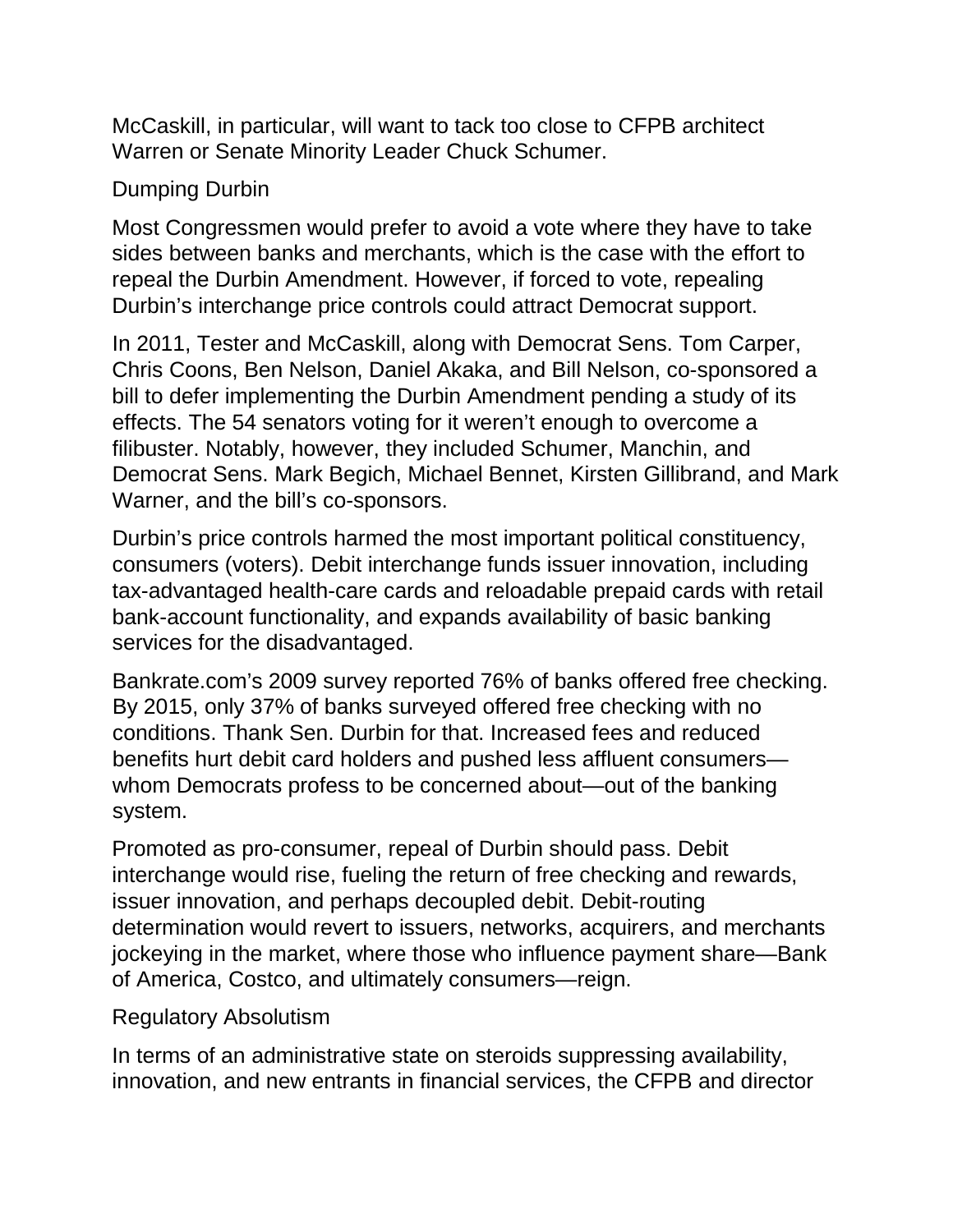Richard Cordray are ground zero. Before Congress moves to clip the CFPB's wings, President Trump is likely to ask for Cordray's resignation.

This fall, the D.C. Circuit Court of Appeals ruled the CFPB's structure unconstitutional and required that the President be able to fire its director at will. The Bureau, however, appealed the decision for an en banc review, putting at-will firing on hold. Cato's Thaya Brook Knight argues, nevertheless, that President Trump could act boldly and fire Cordray for cause, as the director has violated due process and been abusive in exercising the powers he was granted.

In 2017, or at the latest in 2018, there'll be a Trump-appointed CFPB director. He won't be as hostile to the industry or as cavalier in flouting the law as Cordray.

Notwithstanding the CFPB's failure to uncover Wells Fargo's fraudulent account-opening scandal, Democrats used the scandal to circle the wagons around the Bureau. Additionally, the Pied Piper of anti-bank rage, Elizabeth Warren, will put pressure on many members of Congress in their districts.

Still some Democrats should be receptive to replacing a Trump-appointed CFPB director with a bipartisan board. And, some should want to protect Congress's institutional power-of-the-purse prerogative, rather than having the Fed fund the Bureau.

Republicans must make the case the D.C. Circuit's decision made that the CFPB as constructed is unconstitutional, and further that the CFPB hurts consumers by suppressing availability and innovation in consumer financial services, and that Warren is no champion of the little guy. Rather, she and the CFPB believe enlightened Washington mandarins know best and that Joe and Sally Sixpack are not competent to manage their own affairs.

Just maybe, eight or more Senate Democrats will support curbing the CFPB because they want to keep their seats, don't believe in a paternalistic omnipotent administrative state directing financial-services markets and consumers' lives, or a bit of both.

Regulatory absolutism is an increasing menace to a healthy and innovative financial-services industry that is vital for economic growth, and the threat is epitomized by Operation Choke Point. Hensarling warns: "To wake up one morning and find out that your bank account, your access to funds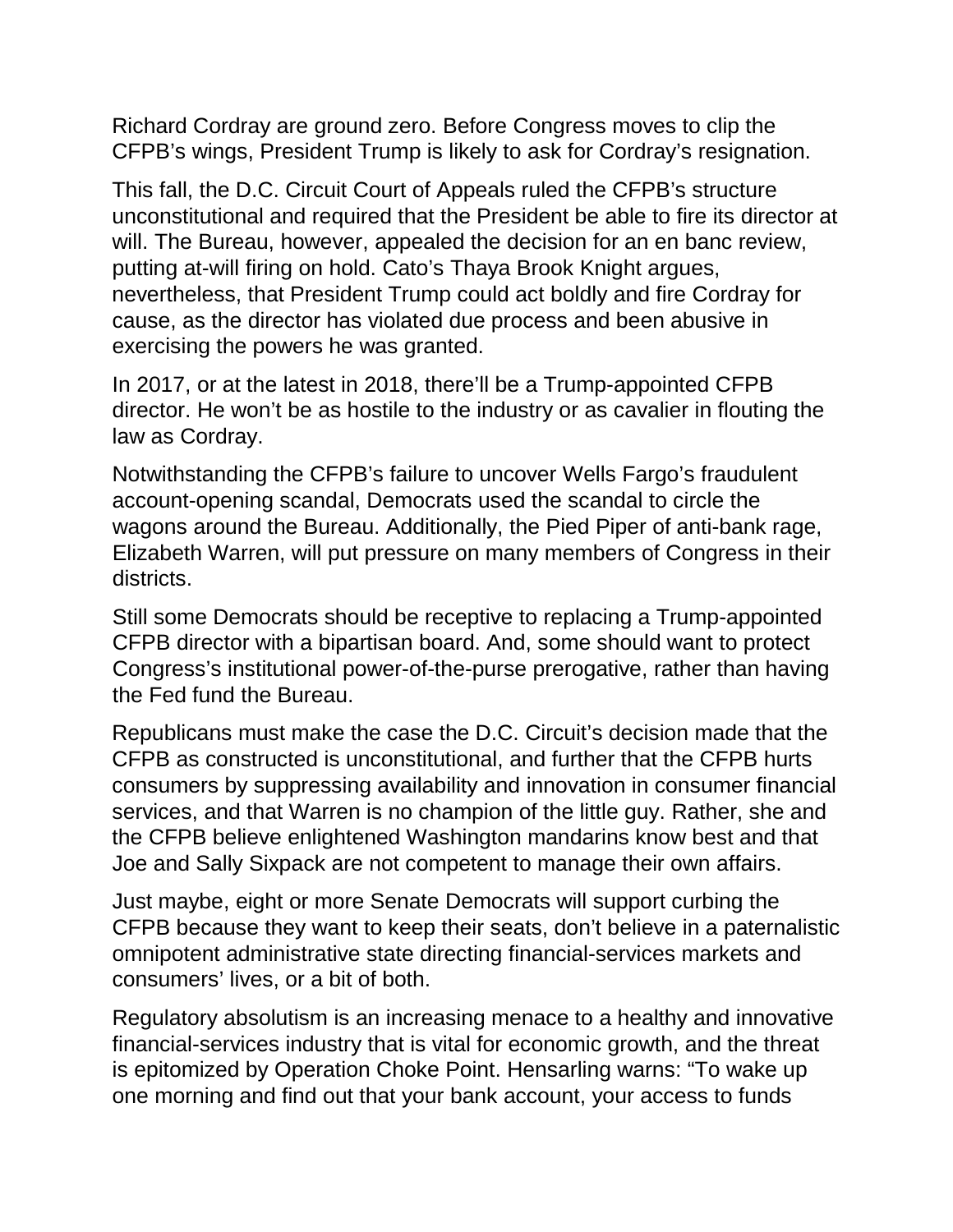have been choked off by an oppressive federal government, lawlessly, has to be stopped."

# Bullying Tactics

In March, 2013, the U.S. Department of Justice unveiled Operation Choke Point, a program ostensibly to curtail illegal activities by cutting off their access to banking and payments. But regulators, including the DoJ, Federal Deposit Insurance Corp., the Office of the Comptroller of the Currency, and New York State's Department of Financial Services, have used it to bully banks and payment processors into not serving industries the regulators don't approve of, notably payday lenders, gun dealers, coal producers, pawnbrokers, and tobacco retailers.

Trump's cabinet appointments matter. Attorney General-designate Jeff Sessions is not Loretta Lynch or Eric Holder. He won't countenance lawless intimidation of banks and processors into not serving politically outof-favor industries.

There's a move for a legislative fix. Congressman Blaine Luetkemeyer's Financial Institution Customer Protection Act would prohibit regulators from preventing banks and payment processors from refusing to serve businesses based solely on reputational risk. It would also ban agencies from using their subpoena power on fishing expeditions. It passed 250-169. Ten Democrats voted for it.

Senators Cruz and Lee introduced a companion bill in the Senate which went nowhere. Luetkemeyer's remedy is included in the Financial CHOICE Act.

## A Deep Moat

Dodd-Frank and the reign of Washington regulators created a deep moat around large established firms, deterring bank, fintech, and payments startups. That's not good for anybody except regulators and perhaps giant incumbents.

Still, there's a good chance that, in 2017, U.S. retail payment networks will revert to being less regulated, payment processors will be free to serve legal businesses, and—so long as they disclose the material facts about their products and aren't deceptive—financial-services providers will